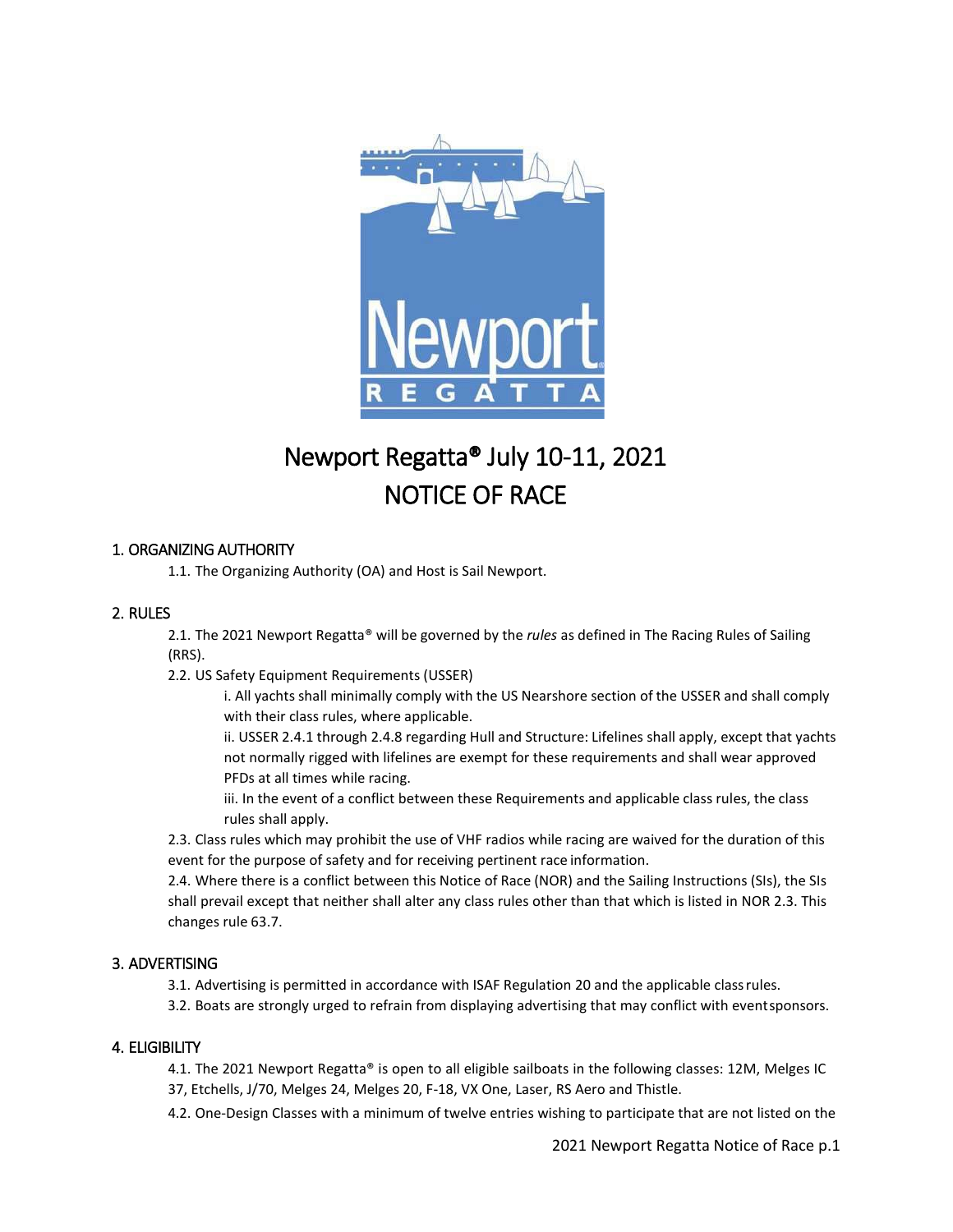Newport Regatta website may contact Matt Duggan (matt.duggan@sailnewport.org) to request inclusion in the regatta.

4.3. A minimum of twelve boats shall be required for an individual One-Design start.

4.4. If minimum class entry requirement is not satisfied, that class may be canceled or consolidated into a mixed fleet to expedite racing at the discretion of the OA.

4.5. The OA reserves the right to accept entries that may not satisfy these requirements.

#### 5. ENTRY

5.1. Entries for all boats will be accepted through the online registration at Sailnewport.org. Entry at this time includes storage/dockage, use of the hoists and racing. If we are able to host social events, the tickets will be a separate cost.

- 5.2. The entry deadline is June 15. Entries received after June 30 will be subject to a late fee of \$50 for keelboat entries, \$35 for dinghy classes.
- 5.3. Entry is not considered complete unless accompanied by the appropriate entry fee and all crew have completed a Crew Waiver by the time of sailing (available at www.sailnewport.org).
- 5.4. Entry fee is refundable (minus a \$35 handling fee) if notice of cancellation is received and acknowledged by 1900 on June 29<sup>th</sup>.
- 5.5. The OA reserves the right to accept entries beyond stated deadlines.

#### 5.6. Entry fees:

| <b>Class</b> | <b>Entry Fee</b> |
|--------------|------------------|
| 12 Meter     | \$415            |
| Melges IC 37 | \$315            |
| Etchells     | \$150            |
| Melges 24    | \$150            |
| J/70         | \$135            |
| Melges 20    | \$125            |
| VX One       | \$100            |
| F-18         | \$90             |
| Thistle      | \$105            |
| Laser        | \$75             |
| RS Aero      | \$75             |

#### 6. SCHEDULE OF EVENTS

6.1. It is the intent of the OA and Race Committee to conduct as many races aspractical daily.

6.2. All classes will race Saturday and Sunday.

#### **Friday, July 9**

All boats may arrive at Sail Newport *(Earlier arrivals please contact Nick Mauprivez (Nick.Mauprivez@sailnewport.org)*

#### **Saturday July 10 Race Day**

1100 Initial Warning Signal for all classes

1630-2030 Regatta Party (Pending COVID Restrictions!)

#### **Sunday, July 11 Race Day**

1100 Initial Warning Signal for all classes

1430 No initial Warning Signal shall be made after this time for any Division

2021 Newport Regatta Notice of Race p.2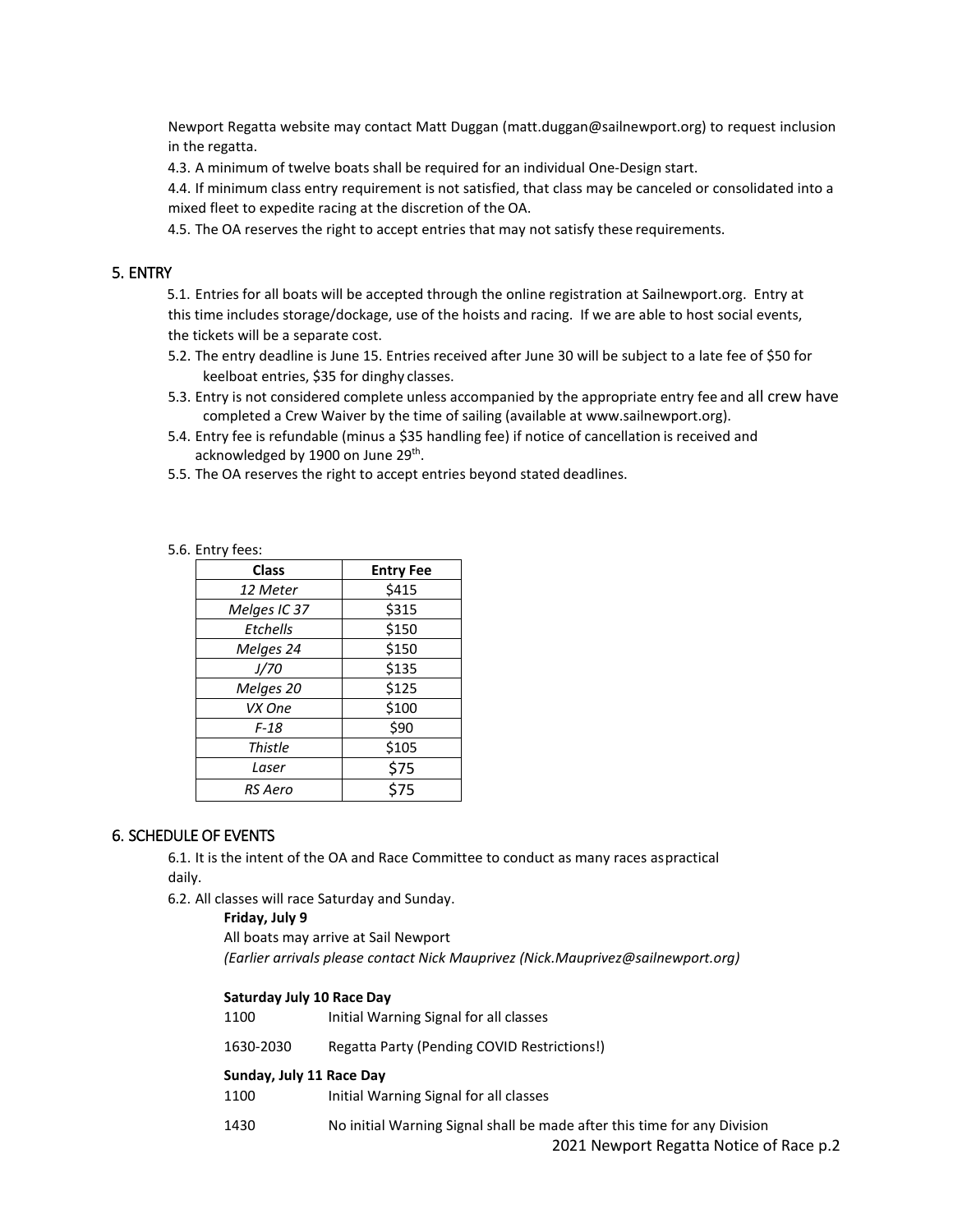except Division 4 (Dinghy Classes)

1500 No initial Warning Signal shall be made after this time for Division 4

After racing Awards and Social at Sail Newport (Pending COVID Restrictions!)

## 7. MEASUREMENT AND WEIGH-IN

- 7.1. Measurement requirements will be in adherence to individual class rules.
- 7.2. For classes where weigh-in is requires for this event, space will be made available during registration. Class measurement and weigh-ins will be managed by identified class or local fleet representatives (www.sailnewport.org).

## 8. SAILING INSTRUCTIONS

8.1. SIs will be available online by 1700 on July 7th.

## 9. COURSES AND RACING AREA

9.1. Racing will be held on Narragansett Bay and Rhode Island Sound.

9.2. The OA will divide the classes into appropriate divisions for optimum racing. Specific course details for individual divisions will be outlined in the SIs and their applicable Class Appendix.

## 10. PENALTY SYSTEM

10.1. The first sentence of rule 44.1 is altered so that "One-Turn Penalty" replaces "Two-TurnsPenalty." 10.2. In instances where NOR 10.1 conflicts with a class rule, that class rule shall prevail. This changes rule

63.7.

10.3. The penalty, if any, for an infringement of a rule other than a rule of Part 2 will be at the discretion of the Protest Committee and may be other than disqualification. This changes rule 64.1.

## 11. SCORING

11.1. The Low Point Scoring System as described in Appendix A will apply.

11.2. One race shall constitute a series.

11.3. A boat's worst finish will be discarded after a class has completed six races. Two races maybe discarded if a class completes twelve or more races. This changes rule A2.

## 12. PRIZES

12.1. Prizes will be awarded based on the number of entrants for each class.

12.2. The Dr. Robin Wallace Trophy will be presented to the outstanding boat of the regatta as determined by the OA.

12.3. A Sportsmanship Trophy may be presented to a sailor, volunteer, or team who, in the opinion of the OA, best exemplifies sportsmanship.

12.4. Additional trophies may be awarded at the discretion of the OA and may be based on criteriaother than scores.

## 13. PERSONAL FLOTATION

13.1. The wearing of personal flotation shall be subject to class rules and is highly recommended for all competitors.

13.2. For the dinghy classes: each competitor must wear a U.S. Coast Guard or equivalent home country authority approved PFD, properly secured at all times, from the time the boat leaves the dock to the time the boat returns to the dock, unless when temporarily adding or removing clothing. Wet suits, dry suits and inflatable PFDs do not constitute adequate personal flotation. This changes rule 40.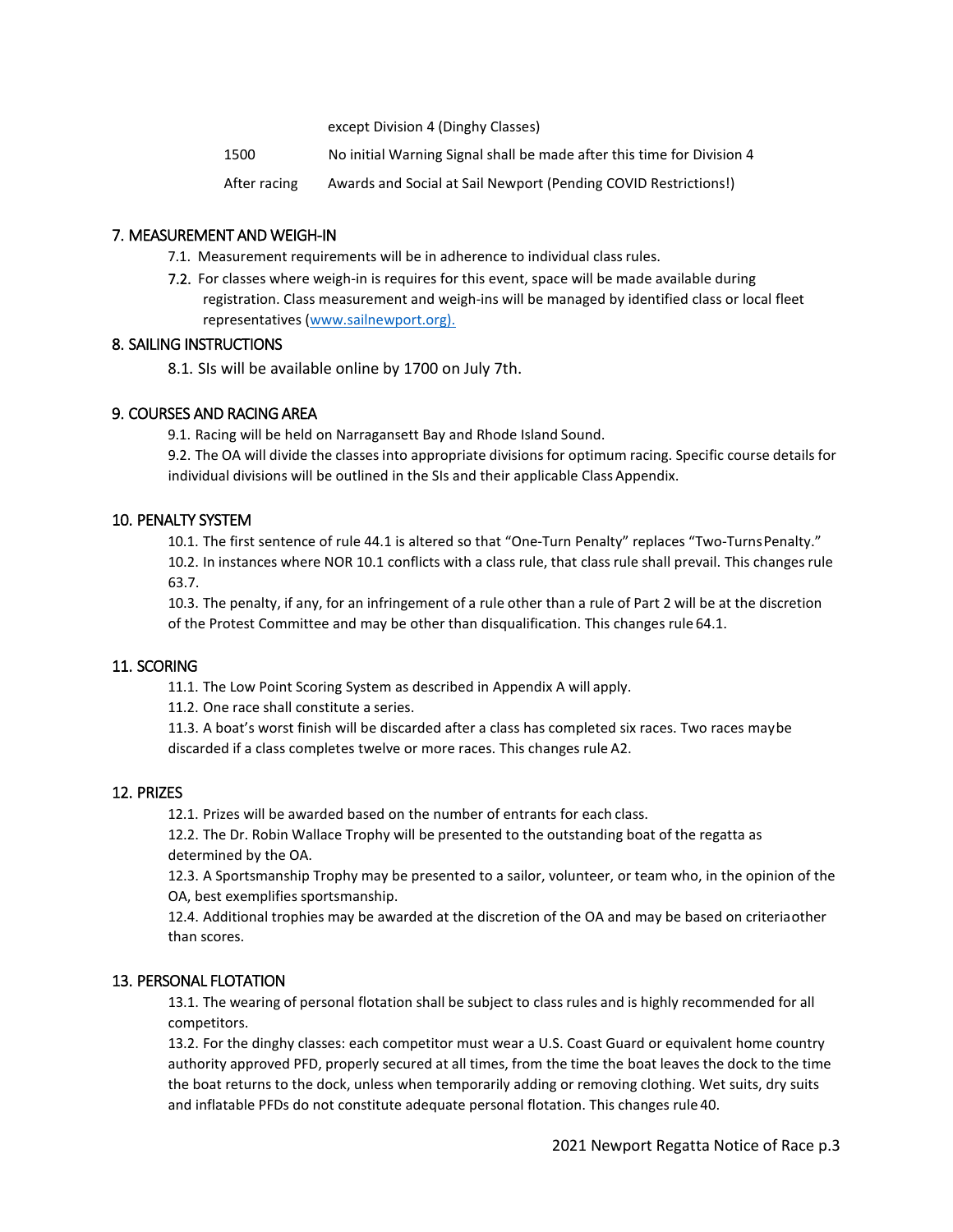## 14. LAUNCHING AND BERTHING

14.1. Hoist use and dockage is included in the entry fee for keelboat classes. Dockage is available at Sail Newport's Alofsin Piers on a first-come, first-served basis. Competitors are advised to bring sufficient dock lines and fenders. Boats may raft at owners' discretion.

14.2. For dinghy classes, land storage will be available as directed by Sail Newport Staff.

14.3. Boats intending to arrive at Sail Newport prior to Thursday, July 8<sup>th</sup>, or stay beyond 1700 on Monday July 11th must make arrangements with Sail Newport by contacting Nick Mauprivez by phone(401-846- 1983) or via email (nick.mauprivez@sailnewport.org)

14.4. Boats may make alternative arrangements for dockage by contacting the Newport Shipyard (401- 846-6000), Goat Island Marina (401-849-5655), or Casey's Marina (401-848-5945). Mooring arrangements can be made by calling Oldport Marine (401-847-9109) or Newport Harbormaster(401-845-5815).

## 15. HAUL-OUT RESTRICTIONS

15.1. All keelboats must be in the water by 2000 on July 9<sup>th</sup>, unless arrangements have been made with Nick Mauprivez.

15.2. Keelboats shall not be hauled out during the regatta except in an emergency or with written approval from the Protest Committee.

15.3. NOR 15.1 and 15.2 shall not apply to the dry sailing classes; these may launch and retrieve using the Sail Newport hoists each day of the event.

15.4. Upon completion of the event, boats are requested to adhere to the haul-out procedures provided to competitors at Registration/Check-in. Competitors are reminded that the gin pole at the Admiral's Pier will be unavailable for use during the time of keelboat haul-out so as to expedite the process. Local boats, when possible, are encouraged to stay in the water and will be provided dockage at the Alofsin Piers. 15.5. Sail Newport Staff will be available upon request to assist in the hauling of boats remaining in the water after the conclusion of the event.

## 16. CODE OF CONDUCT

16.1. All competitors, coaches, and family members are expected to behave in a sportsmanlike manner. This includes behavior both on and off the water including respect for all other persons, personal property of others, the facility, and Fort Adams State Park. Any competitor who violates this trust in any manner, including the consumption of beer or other alcoholic beverage by a minor, may be penalized by the OA and/or have a complaint lodged against him or her to the Protest Committee and/or the appropriate class association. Penalties imposed by the OA and/or the Protest Committee may include disqualification of the boat with which the competitor is associated, notification of law enforcement and/or parents, or other penalties the Protest Committee or the OA may deem appropriate. Any coach or family member who violates this trust may have a complaint lodged against him or her to the appropriate class association.

## 17. EVENT HEADQUARTERS

17.1. Event Headquarters will be in the Sail Newport Main Office, located in Fort Adams State Park.

## 18. MEDIA RIGHTS

18.1. Competitors give absolute right and permission for video footage and photographs of themselves or their boat to be published in any media for press, editorial, or advertising purposes.

#### 19. DISCLAIMER OF LIABILITY

19.1. Sailing is an activity that carries with it an inherent risk of damage and injury. Competitors